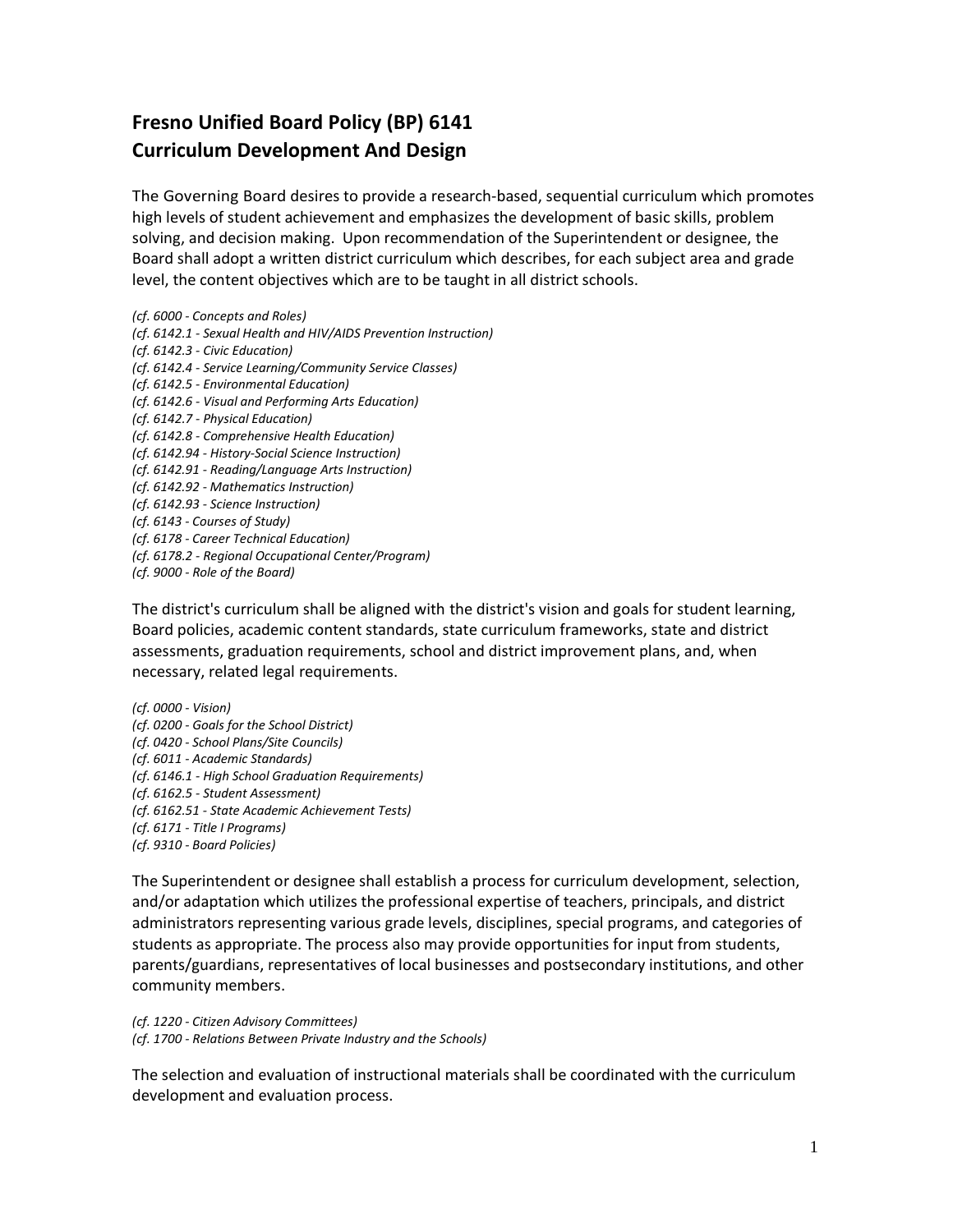*(cf. 1312.2 - Complaints Concerning Instructional Materials) (cf. 6161.1 - Selection and Evaluation of Instructional Materials) (cf. 6161.11 - Supplementary Instructional Materials) (cf. 6163.1 - Library Media Centers)*

When presenting a recommended curriculum for adoption, the Superintendent or designee shall provide research, data, or other evidence demonstrating the proven effectiveness of the proposed curriculum. They also shall present information about the resources that would be necessary to successfully implement the curriculum and describe any modifications or supplementary services that would be needed to make the curriculum accessible to all students.

*(cf. 0410 - Nondiscrimination in District Programs and Activities)*

*(cf. 3100 - Budget)*

*(cf. 4131 - Staff Development)*

*(cf. 4143/4243 - Negotiations/Consultation)*

*(cf. 6141.5 - Advanced Placement)*

*(cf. 6159 - Individualized Education Program)*

*(cf. 6172 - Gifted and Talented Student Program)*

*(cf. 6174 - Education for English Learners)*

*(cf. 6179 - Supplemental Instruction)*

The Board shall establish a review cycle for regularly evaluating the district's curriculum in order to ensure continued alignment with state and district goals for student achievement. At a minimum, these reviews shall be conducted whenever the State Board of Education adopts new or revised content standards or the curriculum framework for a particular subject or when new law requires a change or addition to the curriculum.

In addition, the Board may require a review of the curriculum in one or more subject areas as needed in response to student assessment results; feedback from teachers, administrators, or parent/guardians; new research on program effectiveness; or changing student needs.

*(cf. 0500 - Accountability) (cf. 6190 - Evaluation of the Instructional Program)*

*Fresno Unified School District prohibits discrimination, harassment, intimidation, and bullying based on actual or perceived race, color, ethnicity, national origin, immigration status, ancestry, age, creed, religion, political affiliation, gender, gender identity, gender expression, genetic information, mental or physical disability, sex, sexual orientation, marital status, pregnancy or parental status, medical information, military veteran status, or association with a person or a group with one or more of these actual or perceived characteristics or any other basis protected by law or regulation, in its educational program(s) or employment.*

Legal Reference: EDUCATION CODE 221.5 Equal opportunity 35160 Authority of governing boards 35160.1 Broad authority of school districts 51050-51057 Enforcement of courses of study 51200-51263 Required courses of study 51500-51540 Prohibited instruction 51720-51879.9 Authorized classes and courses of instruction 60000-60424 Instructional materials GOVERNMENT CODE 3543.2 Scope of representation CODE OF REGULATIONS, TITLE 5 4000-4091 School improvement programs